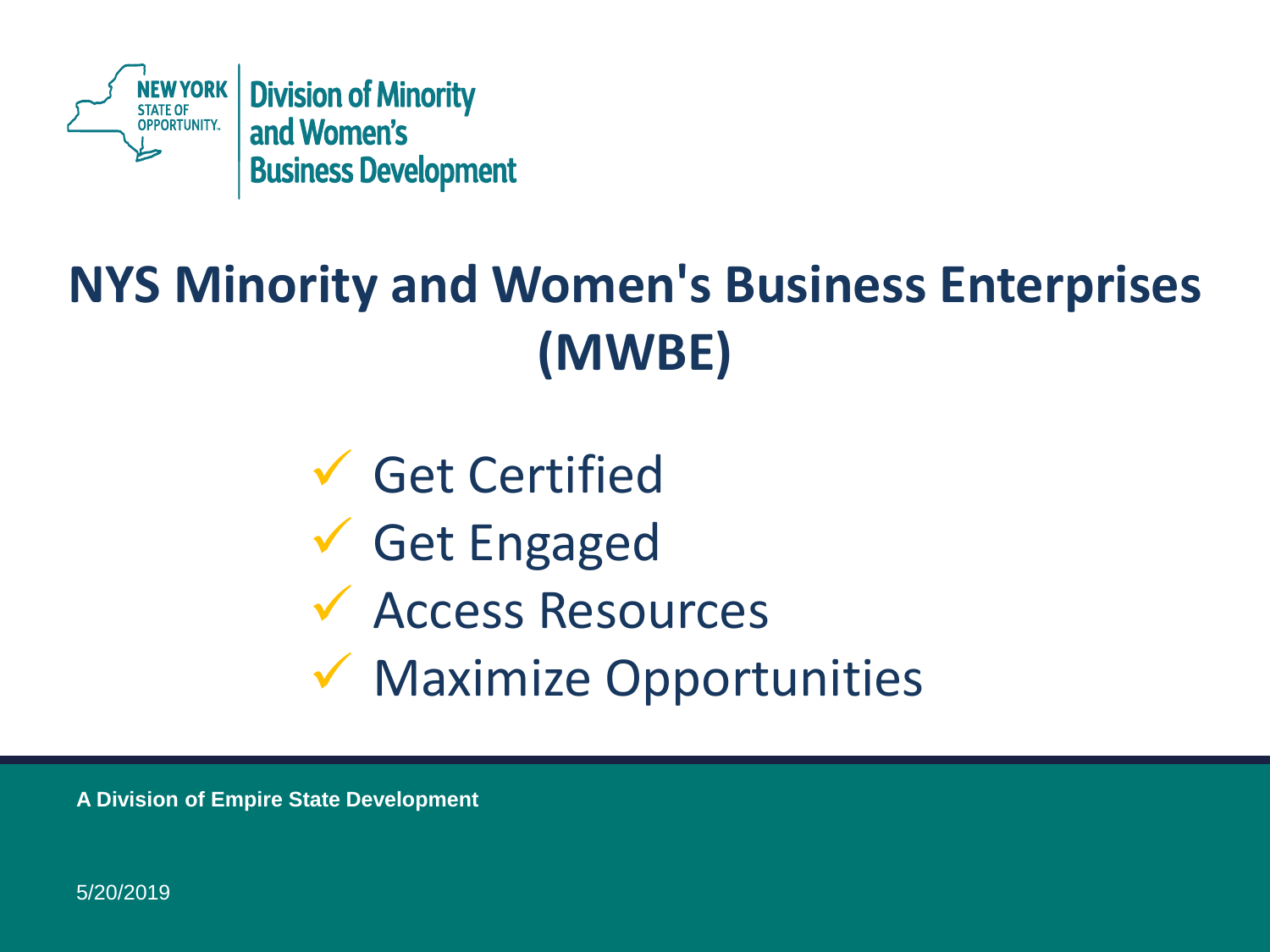# **Division of Minority and Women's Business Development**

Works with the Governor's Office to support policies and activities designed to increase the pool of New York State certified firms and their access to state contracting opportunities.

#### **Mission**

- $\checkmark$  Promote equality of economic opportunities for MWBEs.
- $\checkmark$  Eliminate barriers to MWBE participation in state contracts.
- $\checkmark$  Provide information and resources that increase access to opportunities for MWBEs throughout the State.
- $\checkmark$  Promote & assist MWBEs through outreach, training, technical assistance, and support.

STATE OF<br>OPPORTUNITY.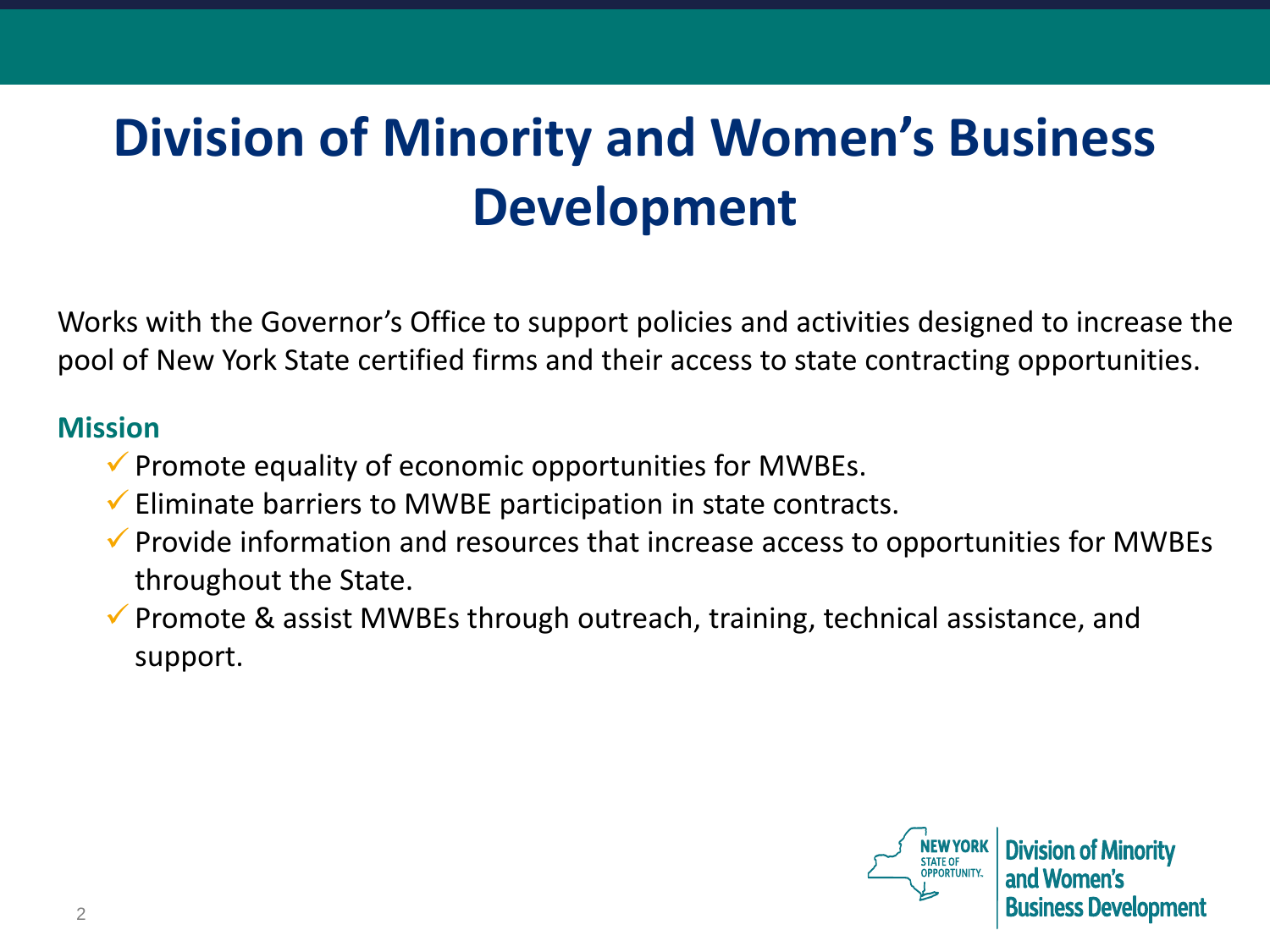### **The Division's Key Units**

The Division's activities are delivered by four key units:

- ✓**Certification** –staff review and vet applications for certification as New York State minority and/or woman-owned enterprises;
- ✓**Agency Services**  staff work with 97 State Agencies and Authorities to ensure reporting, provide policy guidance, and review performance and utilization;
- ✓**Compliance**  ensures each Agency & Authority complies with Article 15A of the Executive Law, State Finance Law, and applicable regulations and guidelines; and,
- ✓**Business Development**  promotes the development of MWBE firms through education, outreach, and technical assistance programs.



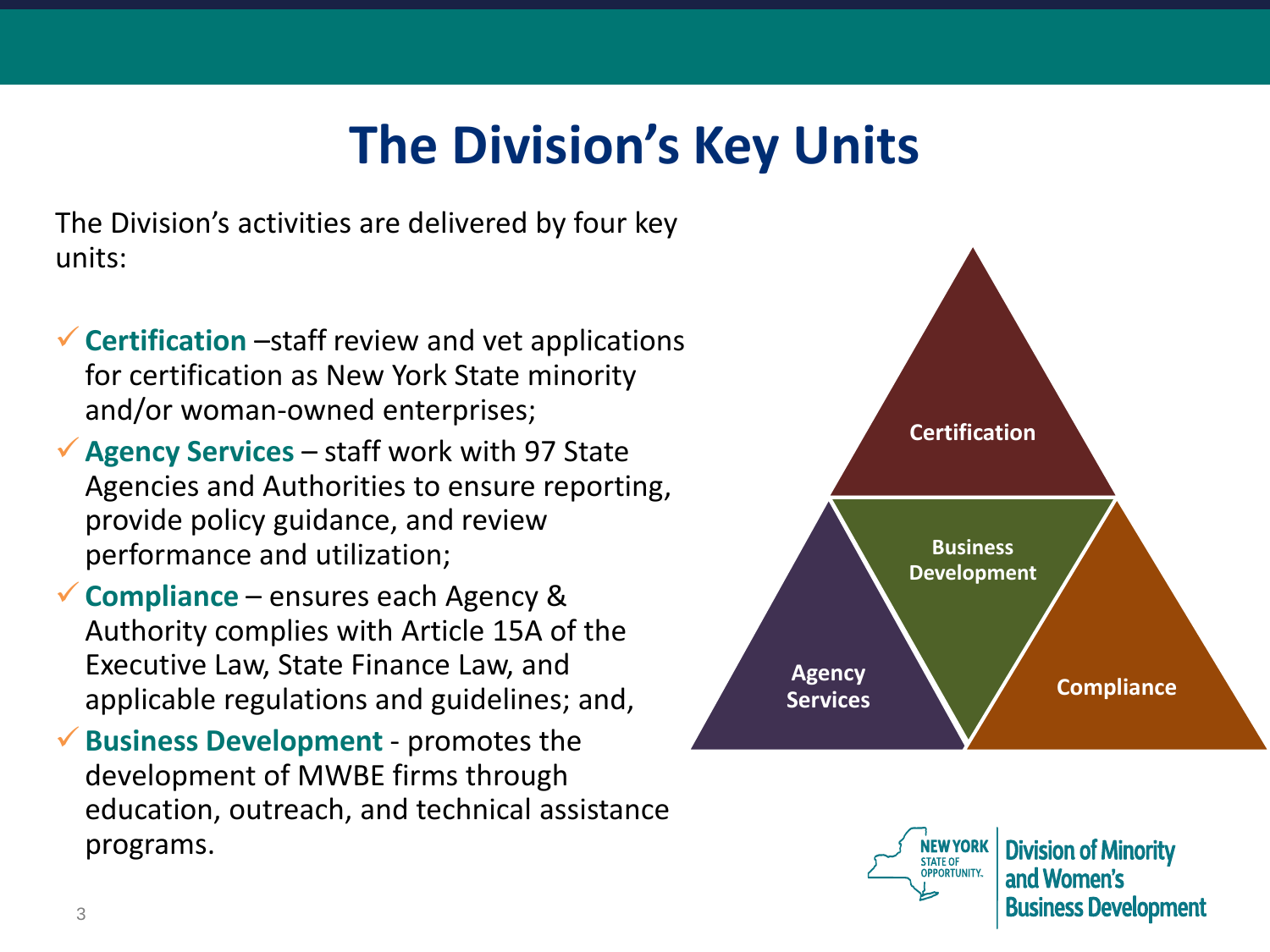## **NYS Minority - and Women - Owned Business Enterprise Program**

Governor Cuomo established an MWBE utilization goal of 30% in 2014 that applies to all State contracts greater than \$25,000 in commodities and \$100,000 in construction.

Every state contract must identify the MWBE goals and contain enforcement language.

All state contracts, unless excluded, are subject to MWBE goals, including, but not limited to: commodities, construction, professional services, insurance services, legal contracting, IT, and marketing.

**NEW YORK** STATE OF<br>OPPORTUNITY.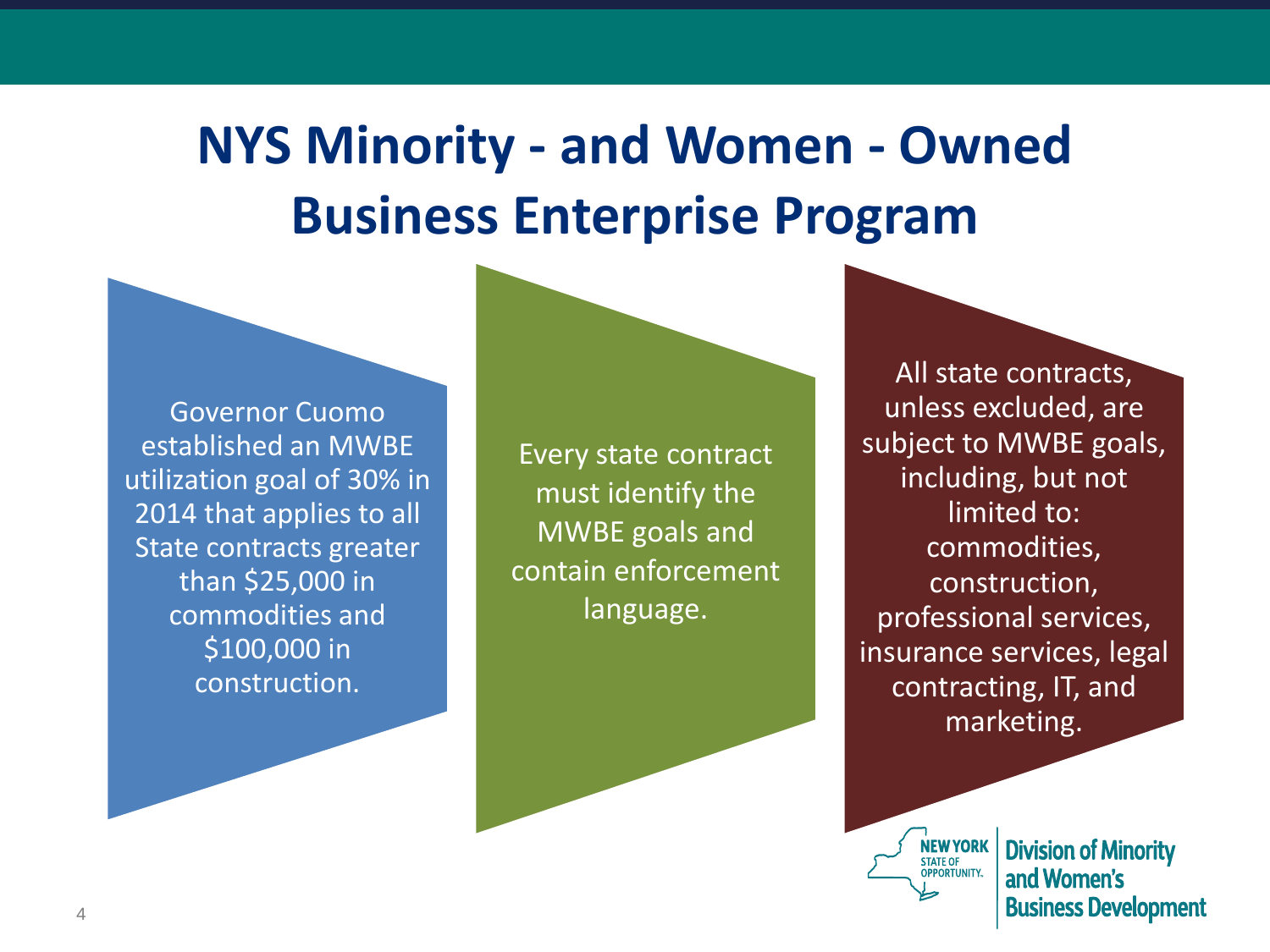### **NYS MWBE Eligibility**

**Under Article 15-A of the Executive Law, any for-profit firm that is at least fiftyone percent (51%) owned, operated and controlled by citizens or permanent resident aliens who are either a woman and/or minority is eligible for certification.**

#### **Certification Requirements:**

- ✓ **Ownership, Operation and Control**
- ✓ **Independent, Active and In Business One Year**
- ✓ **Personal Net Worth (PNW) Restriction**
- ✓ **Small Business Restriction**

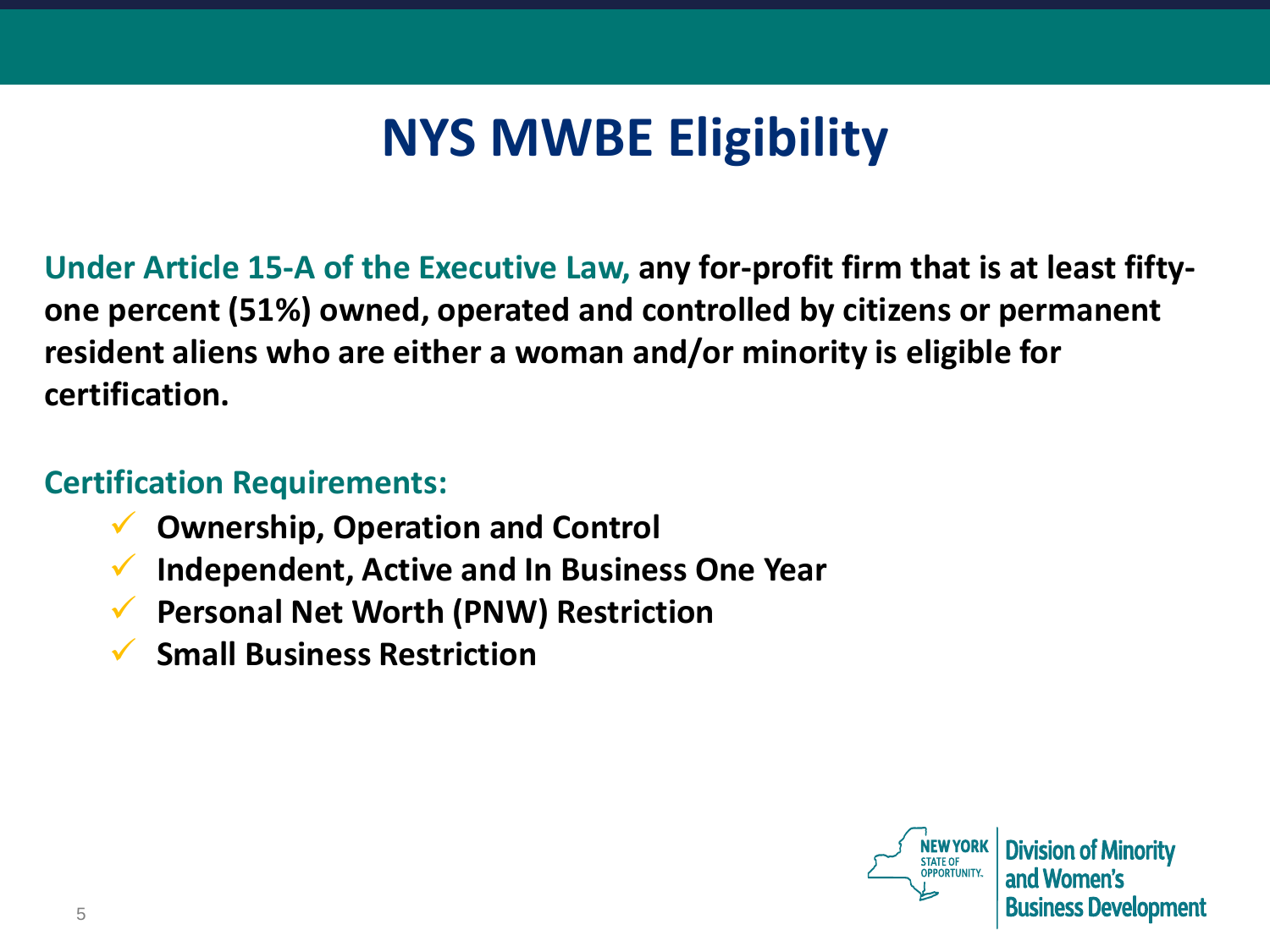## **Business Development: Technical Assistance, Education, and Networking**

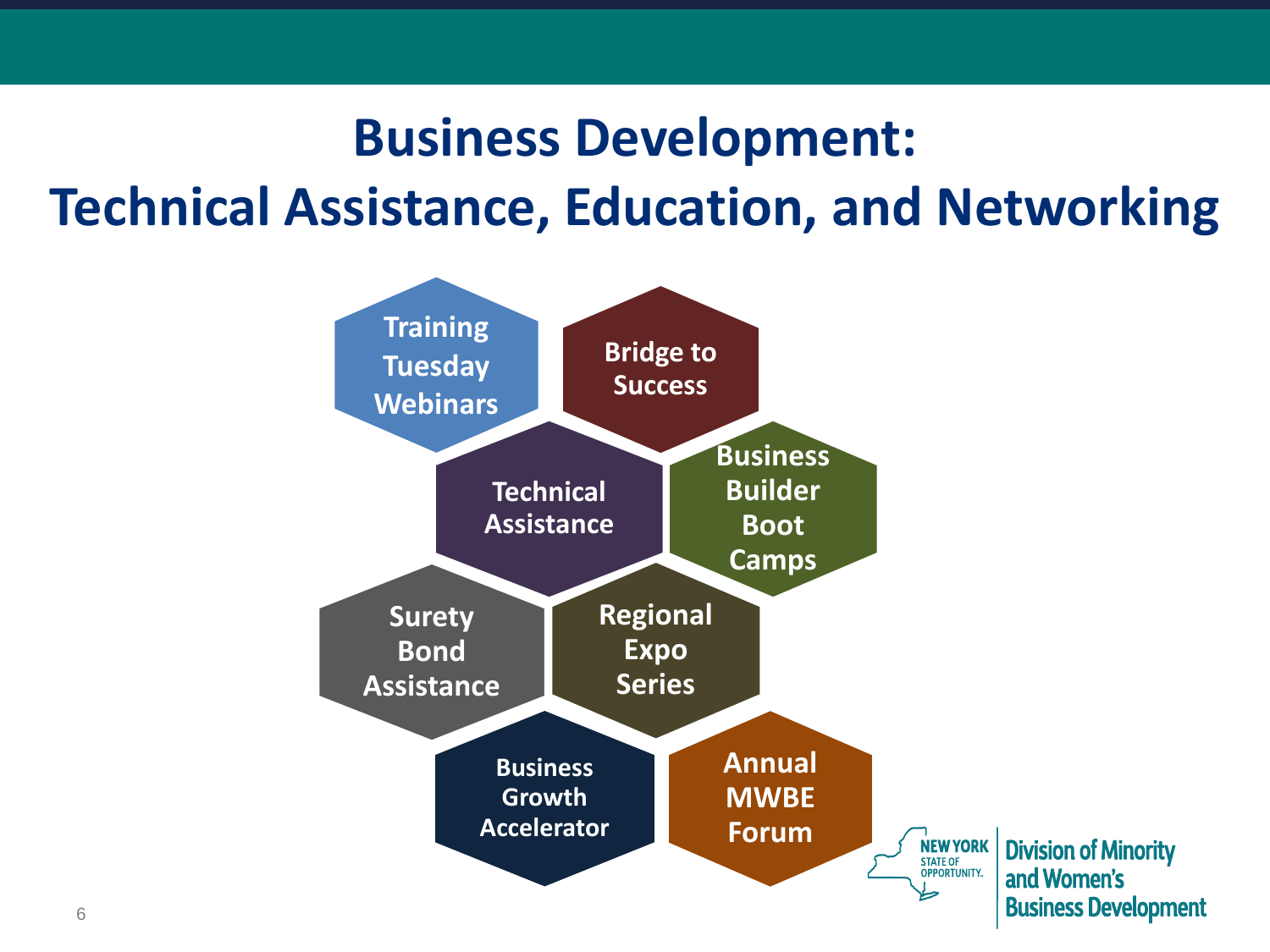### **How to Access the NYS MWBE Benefits**

#### ✓**NYS Contract Reporter (NYSCR)**

• The NYSCR is New York's official Publication of procurement activity for NYS Agencies and Authorities. State Agencies must advertise procurements of \$50,000 or more (including discretionary purchases).

[www.nyscr.ny.gov](http://www.nyscr.ny.gov/)

#### ✓**NYS Contract Opportunities EBook**

• The NYS Contract Opportunities Ebook introduces firms to NYS Agencies and Authorities and their key decision makers. It contains valuable contact information and upcoming procurement opportunities. The eBook is published each year for the Annual MWBE Forum in October.

<http://nysmwbeforum.org/opportunities/>

#### ✓**NYS Contract System**

• Ensure that your contact information is accurate and up to date along with all your business description and NAICs/NIGP Codes to ensure that you are searchable by NYS Agencies/Authorities and Prime contractors looking for MWBEs.

<https://ny.newnycontracts.com/>

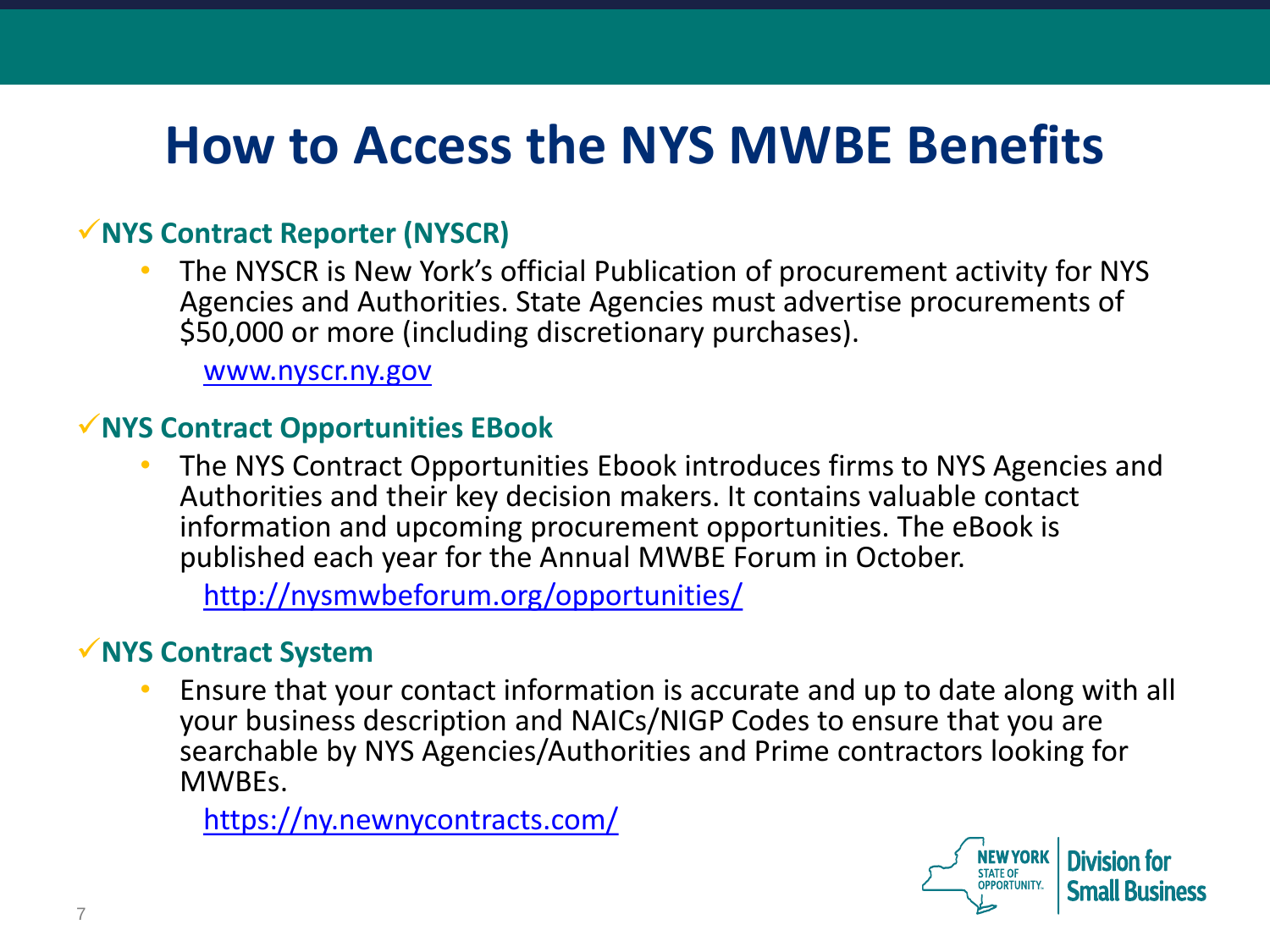

### **Division of Minority and Women's Business Development [www.esd.ny.gov/MWBE.html](http://www.esd.ny.gov/MWBE.html)**

**For Certification Inquiries: 212-803-2414 [MWBEcertification@esd.ny.gov](mailto:MWBEcertification@esd.ny.gov)**

**For Business Development Assistance: 212-803-2433 [MWBEbusinessdev@esd.ny.gov](mailto:MWBEbusinessdev@esd.ny.gov)**

**For All NYS MWBE Inquiries: (855) ESD – 4MWB (855) 373 – 4692**

**NEW YORK**<br>
STATE OF<br>
OPPORTUNITY.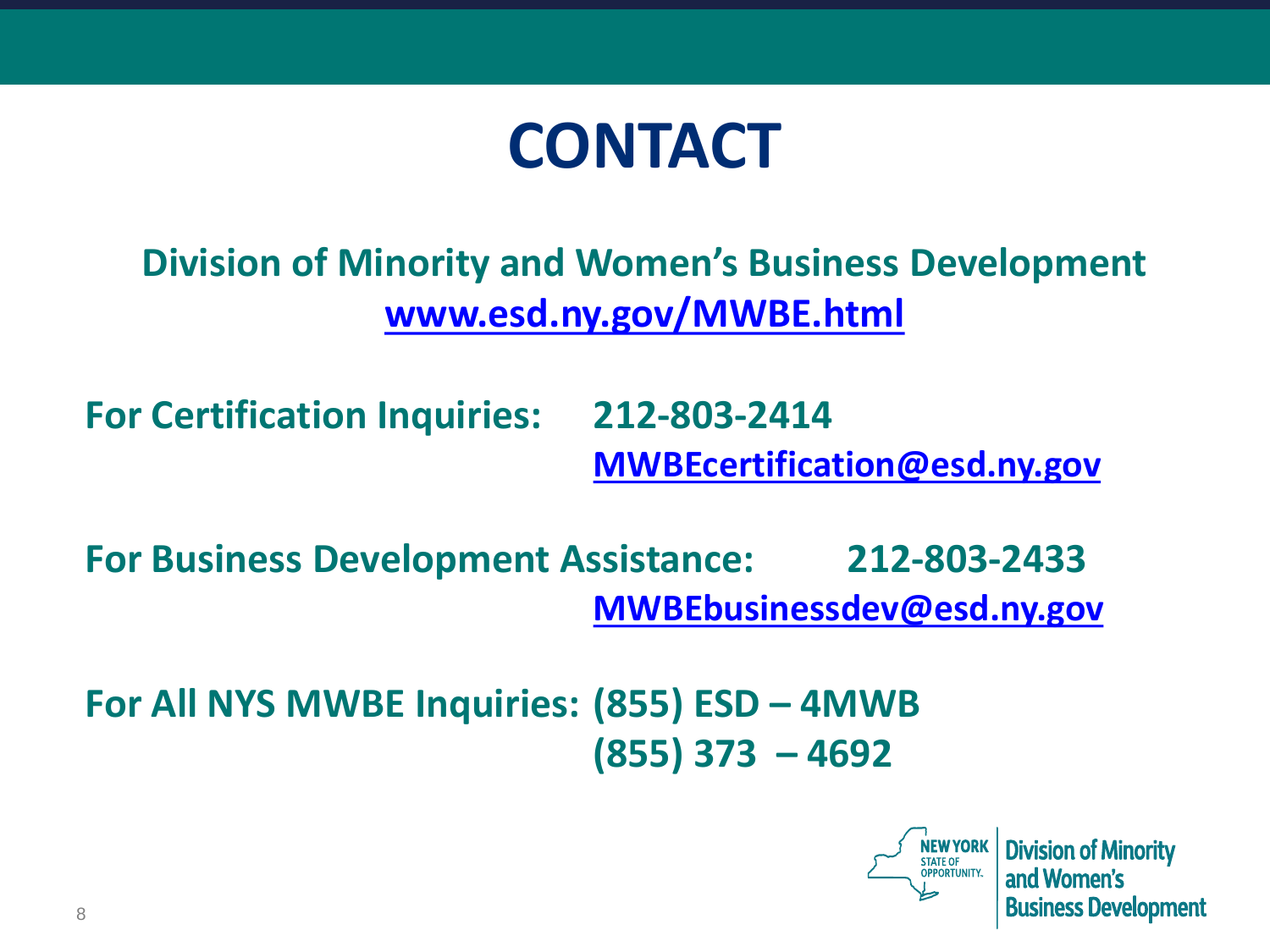# **ESD Resources: Financing Options**

#### ✓**Bridge to Success Loan Program**

• Provides qualified Minority and Women-owned Business Enterprises (MWBEs) with access to short-term loans up top \$200K to execute contracting opportunities with New York State.

[www.esd.ny.gov/BusinessPrograms/Data/BridgetoSuccess/02242015\\_Bridge](http://www.esd.ny.gov/BusinessPrograms/Data/BridgetoSuccess/02242015_Bridge_to_Success_Flyer_new_branding.pdf) to Success Flyer new branding.pdf

#### ✓**NYS Surety Bond Assistance**

• Provides technical and financial assistance to help contractors secure a surety bond line, bid bond or a performance and payment bond on state and city projects. Guarantees up to 30% bonding for NYS Certified MWBEs. [www.esd.ny.gov/BusinessPrograms/BondingAssistance.html](http://www.esd.ny.gov/BusinessPrograms/BondingAssistance.html)

#### ✓**Linked Deposit Program**

• Eligible businesses can obtain loans from participating lenders at a reduced interest rate up to two percentage points lower than the prevailing rate. Certified NYS MWBEs are eligible for a three percentage point reduction.

[www.esd.ny.gov/linked-deposit-program](http://www.esd.ny.gov/linked-deposit-program)